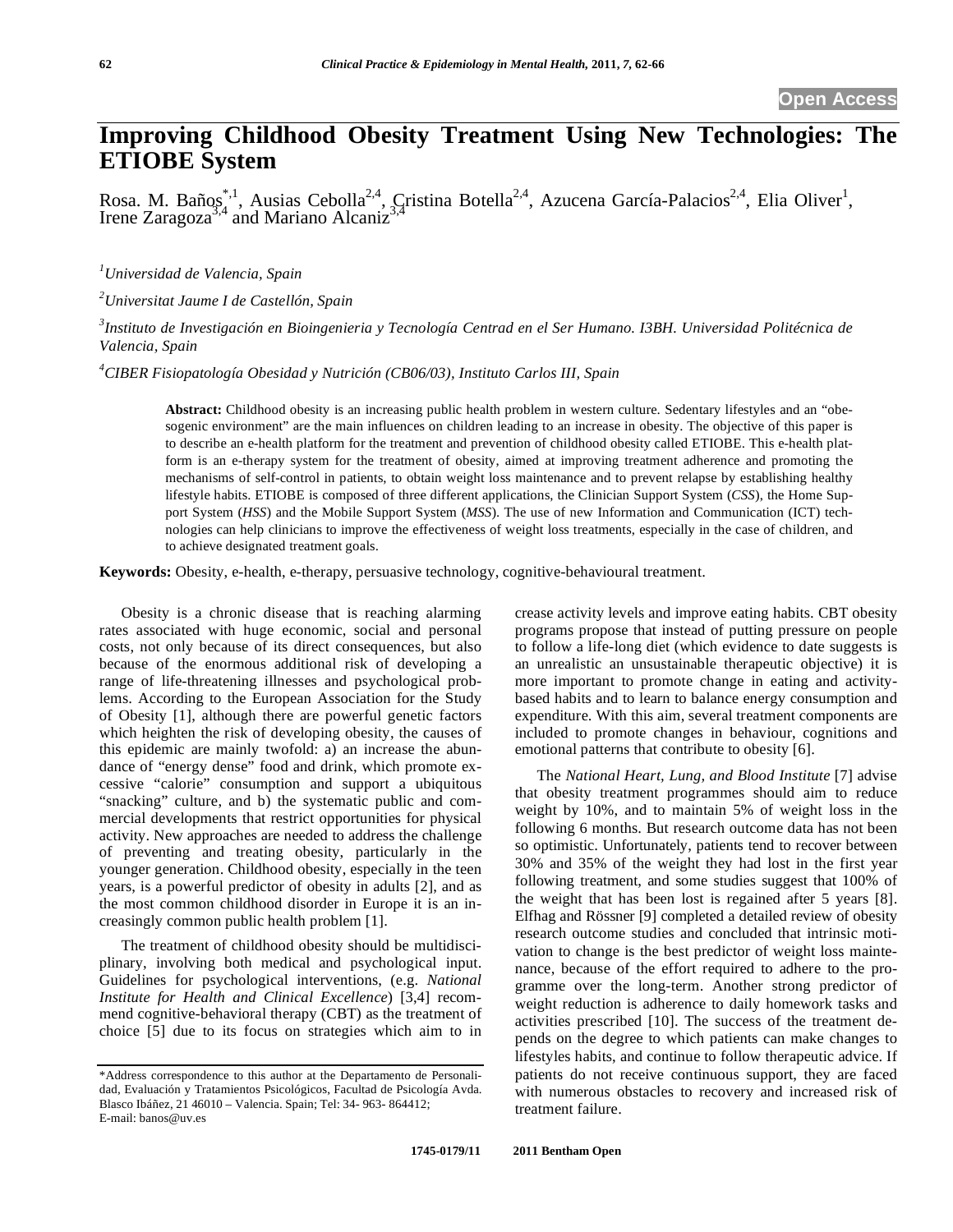The new Information and Communication (ICT) technology can help to achieve this goal, by offering constant support, increasing motivation to change, enhancing problem insight and contingently rewarding desirable behaviours, in order to strengthen users' resolve to make changes in the face of an environment which does not favour healthy lifestyle habits. ICTs (Internet, mobile phones, Personal Digital Assistants (PDAs), etc.) have several advantages, such as providing immediate information to users, reminding them of daily tasks (physical exercise, diet, etc.) and giving guidance and advice (e.g., how to control snacking, how to manage urges to eat, etc.). Clinicians cannot give this immediate information to each patient every day, but ICT can. Therefore, ICT may be a very useful way of increasing obesity treatment efficacy.

The objective of this paper is to describe the ETIOBE platform, an e-health therapeutic system developed to help the clinicians working in childhood weight loss treatment programmes.

#### **The ETIOBE Platform**

The ETIOBE platform is an e-therapy system for the treatment of obesity, aimed at improving treatment adherence, promoting the mechanisms of patient self-control facilitating the maintenance of weight loss and preventing relapses by means of the establishment of healthy lifestyle habits.

ETIOBE is supported by different ICTs able to transfer, manage, store, interpret and react to information; and also to customize and adapt treatment strategies according to individual patient characteristics and responses.

The ETIOBE platform is supported by sensors, that enable the clinician to obtain relevant information from patients (contextual, physiological and psychological), as well as a range of communication and informatics applications capable of reacting to such information, which is flexible enough to react appropriately according to the personal responses and circumstances of individual patients..

ETIOBE is composed of three applications: *Clinical support system (CSS),* a tool where the clinician can design an intervention, and then adapt it according to how the patient changes and progresses. This platform is connected in real time with two other platforms, allowing the clinician to be informed about patients at any time. The second one is the *Home support system (HSS)*. This is a website where children can find the tasks that their clinician has prescribed (self-reports of dietary and physical activity, etc.). A nutritional and healthy lifestyle knowledge component is also included with the support of several "educational games" that aim to facilitate the learning process. The third application is the *Mobile support system (MSS).* This one is composed of a self-report diary for dietary and physical activity based on PDA technology, and also a sensorization and physiological information monitor that is connected in real time to the CSS. A more detailed description of each application is provided below.

### **Clinical Support System (CSS)**

This application is used by clinicians, who incorporate the medical and psychological data enabling them to create a patient's profile. The questionnaires are computerized and patients can input responses directly onto a computer screen. Questionnaire results are easily accessible and are incorporated immediately into each child's profile. Furthermore the system has inbuilt alarms, such that if questionnaire responses indicate that the child is at some kind of risk (physical or psychological) the system alerts the health professional.

Furthermore, this application offers the clinician the opportunity to adapt the intervention program around the individual requirements of each patient, and to monitor and make changes according to the patient's progress (Figs. **1** and **2**). The therapist can monitor children's progress in real time, and reinforce treatment adherence (eating habit changes, homework tasks, physical exercise, etc.) through feedback within the other two platforms (HSS and MSS). This information enables the clinician to change or adapt the treatment to the specific characteristics of the children in each moment, enhancing motivation to change and treatment adherence.



**Fig. (1).** Data input interface on the *CSS*.

|                                                                | Arthur Edison, has Pavardon, North Andre<br>Gright (C+ | HALD OB . O feature Directorates . |            |                                                                                       | <b>Q Intereste</b> |
|----------------------------------------------------------------|--------------------------------------------------------|------------------------------------|------------|---------------------------------------------------------------------------------------|--------------------|
| <b>Allis Wilmingham Pro</b>                                    | Percentiles Estatura niños 2 - 20 años                 |                                    |            |                                                                                       |                    |
| <b>Million</b>                                                 | $\frac{1}{12}$ $\cdots$ $\frac{1}{12}$<br>PDS -- PBS   |                                    |            | $P11 \longrightarrow P21 \longrightarrow P31 \longrightarrow P71 \longrightarrow P31$ |                    |
| mitsanak                                                       |                                                        |                                    |            |                                                                                       |                    |
|                                                                | 530                                                    |                                    |            |                                                                                       |                    |
|                                                                | <b>MO</b>                                              |                                    |            |                                                                                       |                    |
| Factor                                                         |                                                        |                                    |            |                                                                                       |                    |
| 91-10-2008<br><b>Heates</b><br>Atura.                          | 143                                                    |                                    |            |                                                                                       |                    |
| 56<br>8211                                                     |                                                        |                                    |            |                                                                                       |                    |
| Paid<br>第二<br>in ar                                            | 123                                                    |                                    |            |                                                                                       |                    |
| t/C<br>原则                                                      |                                                        |                                    |            |                                                                                       |                    |
| $5 - 1$<br>Heat:                                               | 130                                                    |                                    |            |                                                                                       |                    |
| Glade.                                                         |                                                        |                                    |            |                                                                                       |                    |
| $\frac{1}{2}$ (iii) $\frac{1}{2}$ and $\frac{1}{2}$<br>Оберфей | <b>tO</b>                                              |                                    |            |                                                                                       |                    |
| M Greek<br><b>Hitti</b>                                        |                                                        |                                    |            | t5                                                                                    | 20                 |
| ticana                                                         |                                                        |                                    | Eded(Afox) |                                                                                       |                    |
| PkI.                                                           |                                                        |                                    |            |                                                                                       |                    |
| Main<br><b>Swing</b>                                           | Edukulor) 28                                           | Abouted 108 Presiliat 20 1862 207  |            |                                                                                       |                    |

**Fig. (2).** Data interface on the *CSS.*

### **Home Support System (HSS): The ETIOBE Mates**

This application is called "The ETIOBE mates" (Figs. **3** and **4**), and it is used by patients at home, over a PC platform connected to Internet. Children can log on and contact their therapist, other users and also get access to the tasks and the activities that the clinician has programmed for them, as well as other functions (physiological measures, self-report diaries, educational games, etc.). This application also includes some amusing activities which they can participate in, such as cooking healthy recipes, or playing games. All results and data are sent to the *CSS* immediately.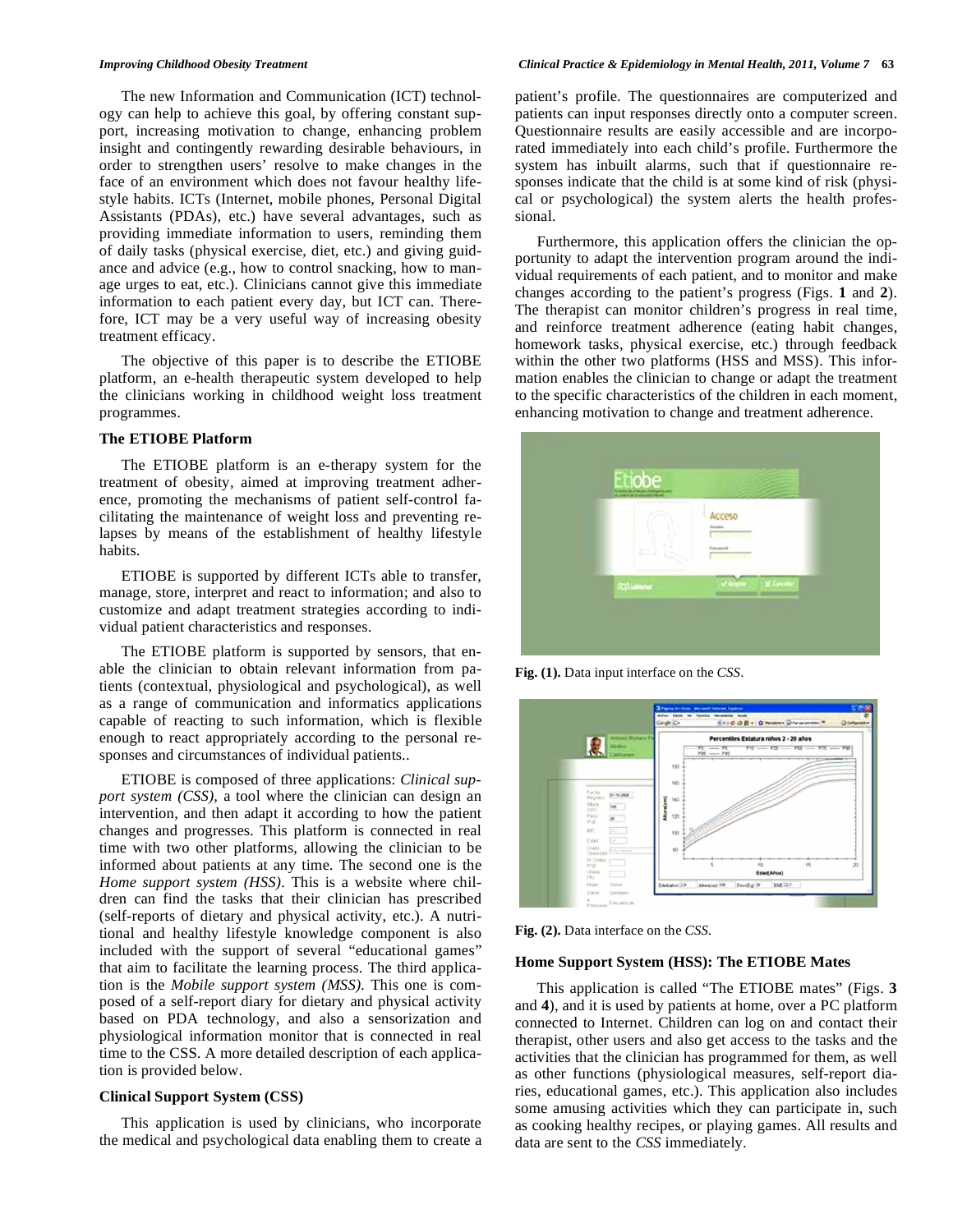This application allows children to design a virtual agent or avatar, who guides them and recommends the tasks the clinician has proposed for them to carry out. This avatar also provides children with rewards. Children win points as they complete the suggested tasks, and these points allow them to pass from one level to the next (moving from 'beginners' to 'experts'). Patients know how many points that they can win by carrying out each task, playing educational games, completing self-report diaries, and so on.

The platform also includes a nutritional knowledge component, healthy food recipes, information about the benefits of physical activity and sports, and access to the user profile where they have access to all the information (task level, ranking, social network). Furthermore, this application includes several educational games. Educational games integrate learning and play, making the process of learning new concepts, skills, etc. more attractive for children, which can help to improve and facilitate the learning of this kind of information. The research literature shows that the use of computer games is an effective tool for learning psychological skills and educational learning. Different studies show that the educational games accelerate the learning process and improve motivation levels [11]. There are several advantages of an educative tool such as this, including its use of language that is age-appropriate and a mode of delivery which is both familiar and attractive to most children (i.e. internet, computer games). It offers a great deal of flexibility (led by the clinician) and adaptability (targets can be modified according to clinical objectives), making the entire learning process more fun and therefore more selfreinforcing than most programmes.



**Fig. (3).** *HSS* data entry interface.



**Fig. (4).** *HSS screen page*.

Three educational games have been designed and are included: Memory, Healthy Plate, and Superetiobe.

The Memory game is aimed at helping children to learn nutritional knowledge (Fig. **5**). Cards with food pictures are presented one by one. The user has to find pairs of foods in the panel. When the pair is found, the player receives points. After several questions are answered correctly, a multiplechoice nutritional quiz is presented. The user has to answer the quiz in order to keep playing and winning extra points.

The objective of Healthy Plate is to learn the categories in the food pyramid (Fig. **6**). The user has to allocate several foods into the right categories and select their nutritional features. This game is designed for young children, as an introduction to the nutritional knowledge component. After each correct answer the player receives points. After several correct answers there is a multiple choice quiz similar to that in the Memory game, that should be answered correctly in order to gain extra points.

The Superetiobe game is aimed at demonstrating that some daily behaviour can be changed in an easy way, leading to a healthier life (Fig. **7**). It consists of a graphic adventure, where the child has to help a detective, called Superetiobe, to solve some cases of children who have unbalanced eating habits or a sedentary lifestyle. In each game a character is presented with a range of habits that prevent a healthy lifestyle. Each case must be resolved in a limited time.



**Fig. (5).** The Memory Game.



Fig. (6). The Healthy Plate game.



**Fig. (7).** The Superetiobe game.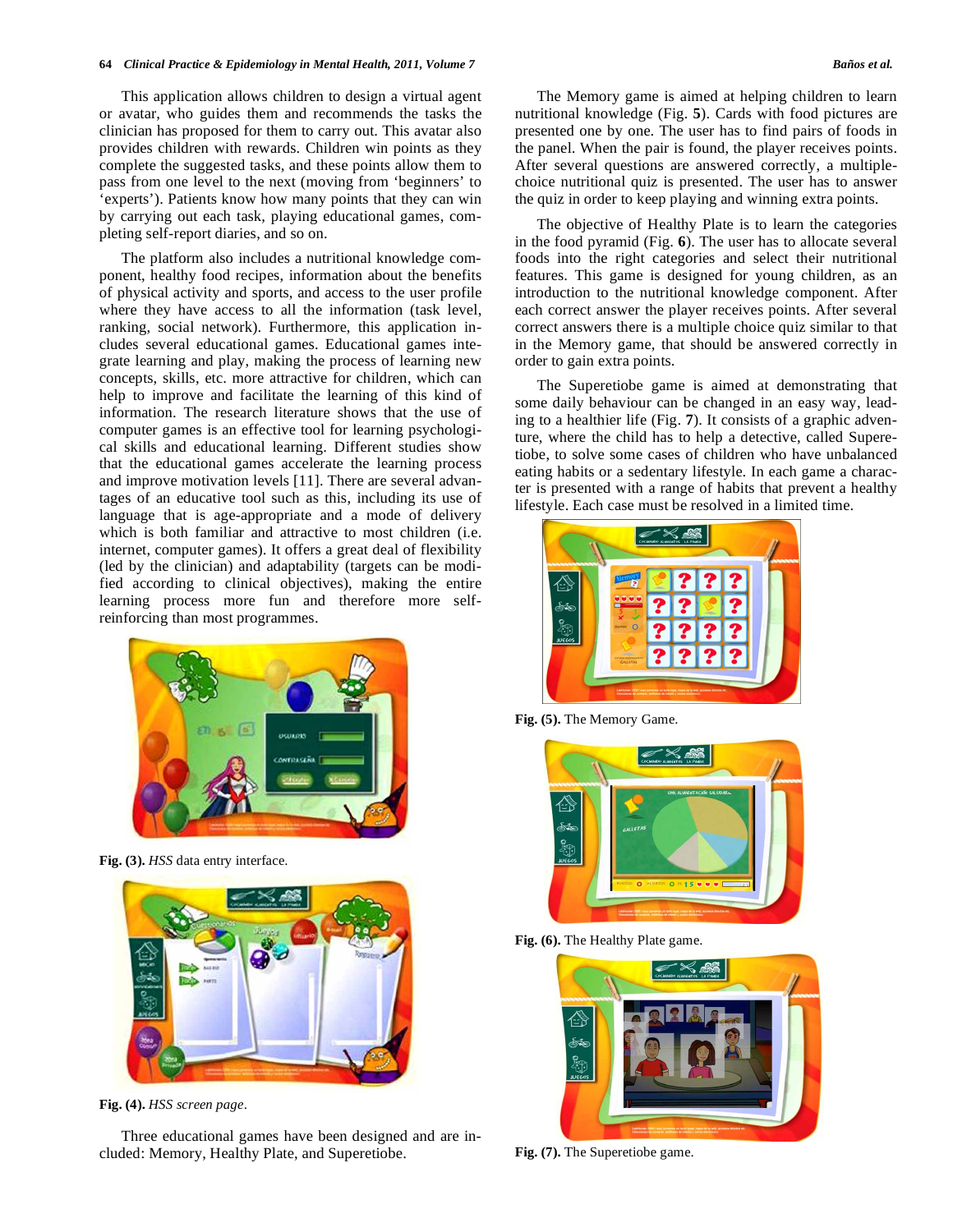### **Mobile Support System (MSS)**

The Mobile support system is composed of a Personal Digital Assistant (PDA) and a sensorization platform named TIPS (Therapy Intelligent Personal Sensor). The PDA enables the patient to establish continuous communication with the *HSS* application, with the CSS application, and with the personal agent or avatar. One of the most important functions of the PDA is the self-report record for recording food intake and physical activity.

Self-report techniques are considered necessary for both assessment and treatment phases. The goal is to evaluate behaviours in a natural setting (e.g. home or school). The frequency of dietary self-monitoring during weight loss treatments is a reliable predictor of success [12]. Research has indicated that the use of a PDA improves dietary selfmonitoring frequency [13-15]. Research also shows that electronic diaries improve adherence to treatments [16] and, also the levels of acceptability [17] over paper diary systems. The PDA registers the food eaten (amount, order, type), (Fig. **8**), time and place where it is consumed, thoughts and emotions prior to and after eating (Fig. **9**), and physical activities undertaken. For more detailed information about the PDA self-report system see Baños *et al.* [18].

The sensorization application inside the *MSS* is called TIPS (Therapy Intelligent Personal Sensor). TIPS can capture contextual information (posture, physical activity, geoposition) and physiological information (heart rate, skin conductance, breath frequency). TIPS uses geoposition in order to register the nature, time and location of activities that the children carry out. With this system, the clinician has real access to patient's mobility habits.



**Fig. (8).** A PDA food self-report register from the *MSS*.



**Fig. (9).** A Self-report emotion diary from the *MSS*.

### **CONCLUSION**

ETIOBE is an e-health system designed for the treatment of childhood weight loss. The real-time multi-modal nature of the ETIOBE programme provides a unique blend of qualities which lends itself to addressing the inherent difficulties incurred in the treatment of obesity in children. Obese children are surrounded by stimuli that drive them towards eating hypercaloric food and a sedentary lifestyle. For that reason, therapists need to be closely involved in the 'real' daily lives of the children they are treating in order to help change their eating and mobility habits.

Furthermore, another benefit of the ETIOBE system is the use of new technologies. Most children are "technological natives" and are completely accustomed to using technologies for both communication and entertainment. It is therefore anticipated that the familiarity of these media and new technologies like the Internet will enable children to feel comfortable with learning in this format. Another interesting aspect of the ETIOBE platform is that it allows for flexibility in adjusting treatment goals according to the progress of individual patients. Traditionally, homework tasks or weekly treatment goals (e.g. to go for a walk 20 minutes twice per week, or to have breakfast everyday) are set during face-toface clinical appointments, and they cannot be checked until the next session. In ETIOBE the completion of tasks can be checked in real time, which can then be used to shape reinforcements, and minimise the risk of failure due to children losing interest or feeling disheartened with the program.

A growing proportion of children in western countries are in need of more effective therapeutic management to treat or reduce the risk of obesity. This problem is overwhelming the capacities of the European public health systems, meaning that many children do not receive effective treatments or sufficient preventative tools. Given the current lack of evidence-based treatments for childhood obesity, governments are now recognising that there is an urgent need to prioritise and support the development of suitable and effective treatments in this area [1]. ITCs, such as the ETIOBE system have unique properties which enhance motivation, engagement and treatment adherence by capitalising on childrens' familiarity with technology and adapting treatment goals in alignment with real-time monitoring of progress.

#### **ACKNOWLEDGEMENT**

Funding for the study was provided by grants PSI2008- 04392/PSIC from de MICINN (Spain), PROMETEO/2008/ 157, and CIBER Fisiopatologia de la Obesidad y Nutricion - ISCIII CB06/03/0052 from the Spanish Government.

## **REFERENCES**

- [1] Obesity in Europe: The case for Action [monograph on Internet]. European Association for the Study of Obesity. Available from: www.iotf.org.
- [2] Guo SS, Wu W, Chumlea WC, Roche AF. Predicting overweight and obesity in adulthood from body mass index values in childhood and adolescence. Am J Clin Nutr 2002; 76: 653-8.
- [3] National Institute for Health and Clinical Excellence. Obesity: Guidance on the prevention, identification, assessment and management of overweight and obesity in adults and children. Available from http://www.nice.org.uk/guidance/CG43
- [4] National Health and Medical Research Council from Australia. Clinical Practice Guidelines for the Management of Overweight